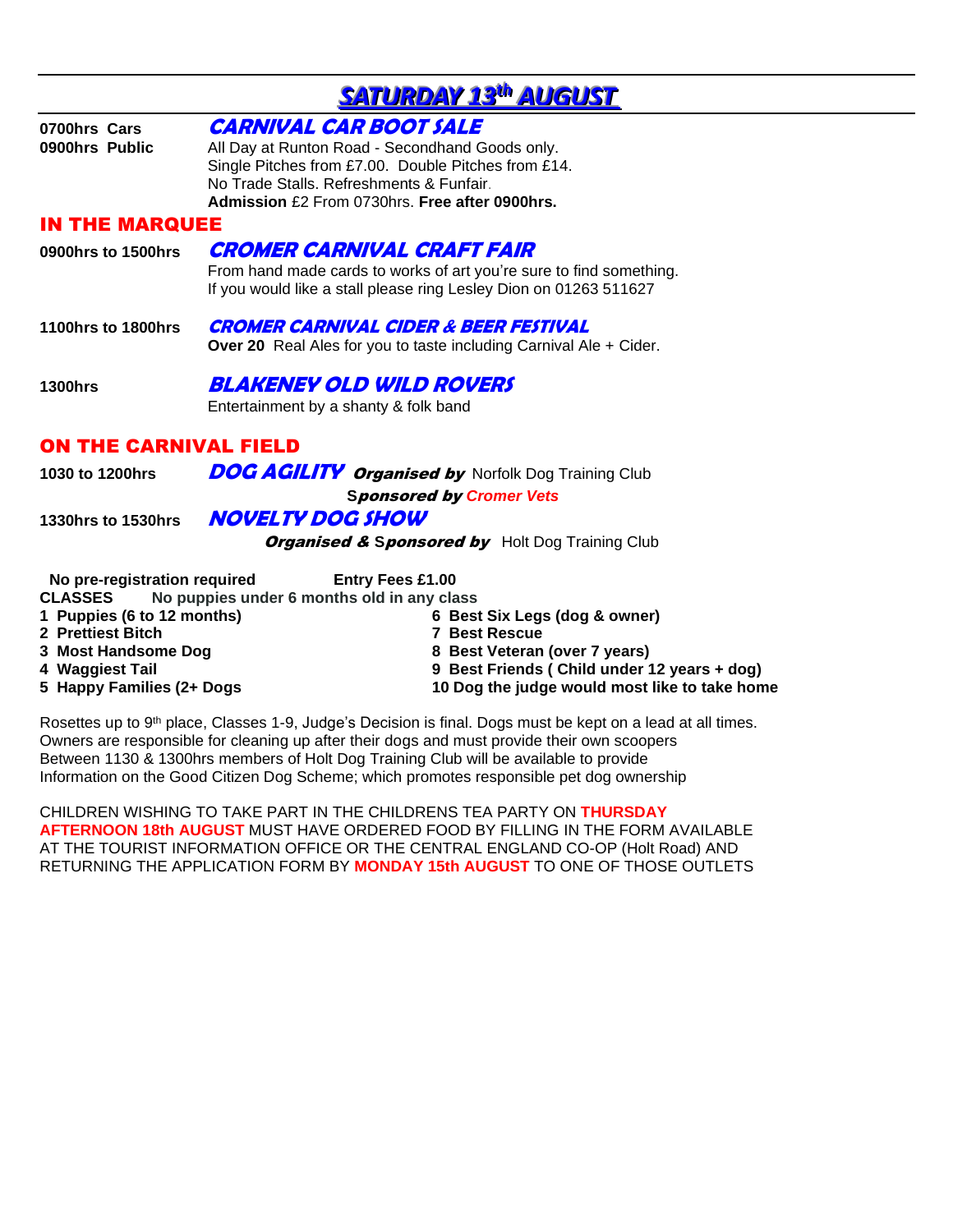# *SATURDAY Continued*

# 1230hrs **CROMER CARNIVAL BAKE OFF BILITIAL BOSES AND A HOSPITALITY TEND**

Sponsored by *Morrisons Supermarket* 

#### Best in show sponsored by *The Old'e Rock shop Bistro*

All cakes and scones are to be made at home and brought to the carnival field Between 10.30am - 12noon for Judging at 1230hrs,

Age groups; Class 1- 6-16 years old, Class 2- 17-25 years old, Class 3- 26 years and over Categories will be: Savoury bread or 6 rolls, 6 pieces of traybake or 6 Cup cakes Celebration Showstopper

#### **All baked products, bakes & cakes will be judged on**: flavour, texture and appearance. There will be awards for the Best in each category.

All baked products in the 3 categories require a list of ingredients (Allergens) That they have been made with and decorated with to be judged in the Cromer Carnival 'Home' Bake off.

# **Amazona Zoo**

# **1415hrs CAR TREASURE HUNT**

#### Sponsored by *East Coast Motor Company*

#### Organised by *Bruce Stratton*

 Starting at Amazona Zoo, follow clues and directions to the finish at the Carnival Field, Runton Road, Cromer, Maximum entry 45 cars Assemble: 2.15pm in the Car park of Amazona Zoo, Hall Road, Cromer. First cars away at 3pm. Route should take approx. 3 hours. Entry Fee minimum donation **£3.00** per car. Toilets available. Trophy and cash prize for the winner, Second & Third places cash Prizes. Entries will be marked in the Hospitality tent on the Carnival Field .

During Carnival Week members of the public are asked not to bring alcohol on to the Carnival Field or into the Marquee. The Security Guards have permission to question any person entering the Carnival Site or the Marquee and instructions to confiscate any alcohol found unless it has been purchased from the Carnival Bar.

#### **SPECTATORS, OR ANYBODY TAKING PART IN ANY EVENT DURING CARNIVAL WEEK, DO SO AT THEIR OWN RISK.**